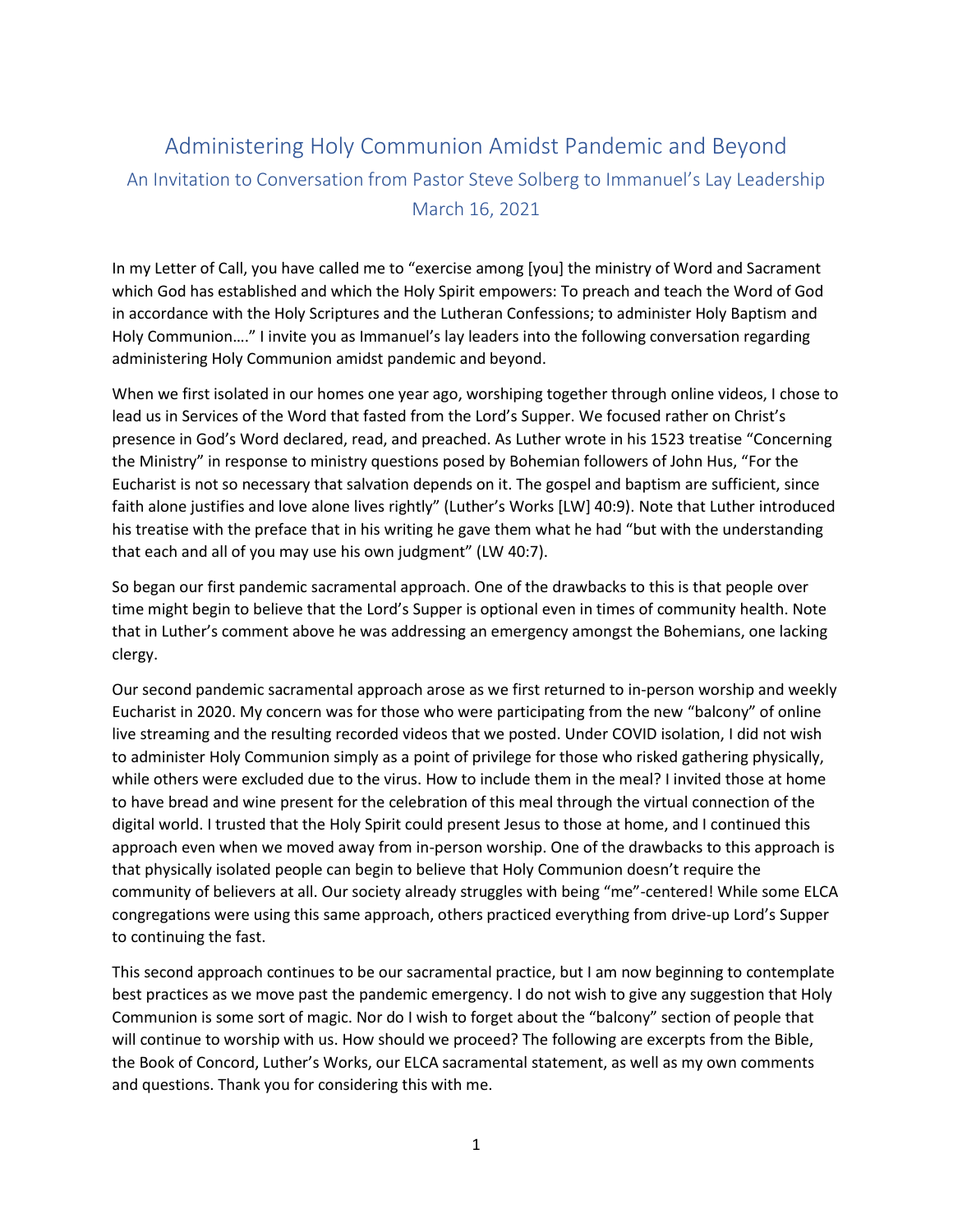#### **1) The Biblical Witness:**

- a. Matthew 26:26-29: <sup>26</sup> While they were eating, Jesus took a loaf of bread, and after blessing it he broke it, gave it to the disciples, and said, "Take, eat; this is my body."<sup>27</sup> Then he took a cup, and after giving thanks he gave it to them, saying, "Drink from it, all of you;  $^{28}$  for this is my blood of the covenant, which is poured out for many for the forgiveness of sins. <sup>29</sup> I tell you, I will never again drink of this fruit of the vine until that day when I drink it new with you in my Father's kingdom."
- b. Mark 14:22-25: <sup>22</sup> While they were eating, he took a loaf of bread, and after blessing it he broke it, gave it to them, and said, "Take; this is my body."  $^{23}$  Then he took a cup, and after giving thanks he gave it to them, and all of them drank from it.  $^{24}$  He said to them, "This is my blood of the covenant, which is poured out for many.  $^{25}$  Truly I tell you, I will never again drink of the fruit of the vine until that day when I drink it new in the kingdom of God."
- c. Luke 22:14-20: <sup>14</sup> When the hour came, he took his place at the table, and the apostles with him. <sup>15</sup> He said to them, "I have eagerly desired to eat this Passover with you before I suffer; <sup>16</sup> for I tell you, I will not eat it until it is fulfilled in the kingdom of God."<sup>17</sup> Then he took a cup, and after giving thanks he said, "Take this and divide it among yourselves; <sup>18</sup> for I tell you that from now on I will not drink of the fruit of the vine until the kingdom of God comes." <sup>19</sup> Then he took a loaf of bread, and when he had given thanks, he broke it and gave it to them, saying, "This is my body, which is given for you. Do this in remembrance of me." <sup>20</sup> And he did the same with the cup after supper, saying, "This cup that is poured out for you is the new covenant in my blood."
- d. **1 Corinthians 11:23-26:** <sup>23</sup> For I received from the Lord what I also handed on to you, that the Lord Jesus on the night when he was betrayed took a loaf of bread,  $^{24}$  and when he had given thanks, he broke it and said, "This is my body that is for you. Do this in remembrance of me." <sup>25</sup> In the same way he took the cup also, after supper, saying, "This cup is the new covenant in my blood. Do this, as often as you drink it, in remembrance of me." <sup>26</sup> For as often as you eat this bread and drink the cup, you proclaim the Lord's death until he comes.
	- i. The above is introduced with Paul's indictment of the church that they are ignoring brothers and sisters in Christ in the meal. Some are fed while others go hungry.

**1 Corinthians 11:17-22:** <sup>17</sup> Now in the following instructions I do not commend you, because when you come together it is not for the better but for the worse.  $^{18}$  For, to begin with, when you come together as a church, I hear that there are divisions among you; and to some extent I believe it.<sup>19</sup> Indeed, there have to be factions among you, for only so will it become clear who among you are genuine.  $^{20}$  When you come together, it is not really to eat the Lord's supper.  $^{21}$  For when the time comes to eat, each of you goes ahead with your own supper, and one goes hungry and another becomes drunk. <sup>22</sup> What! Do you not have homes to eat and drink in? Or do you show contempt for the church of God and humiliate those who have nothing? What should I say to you? Should I commend you? In this matter I do not commend you!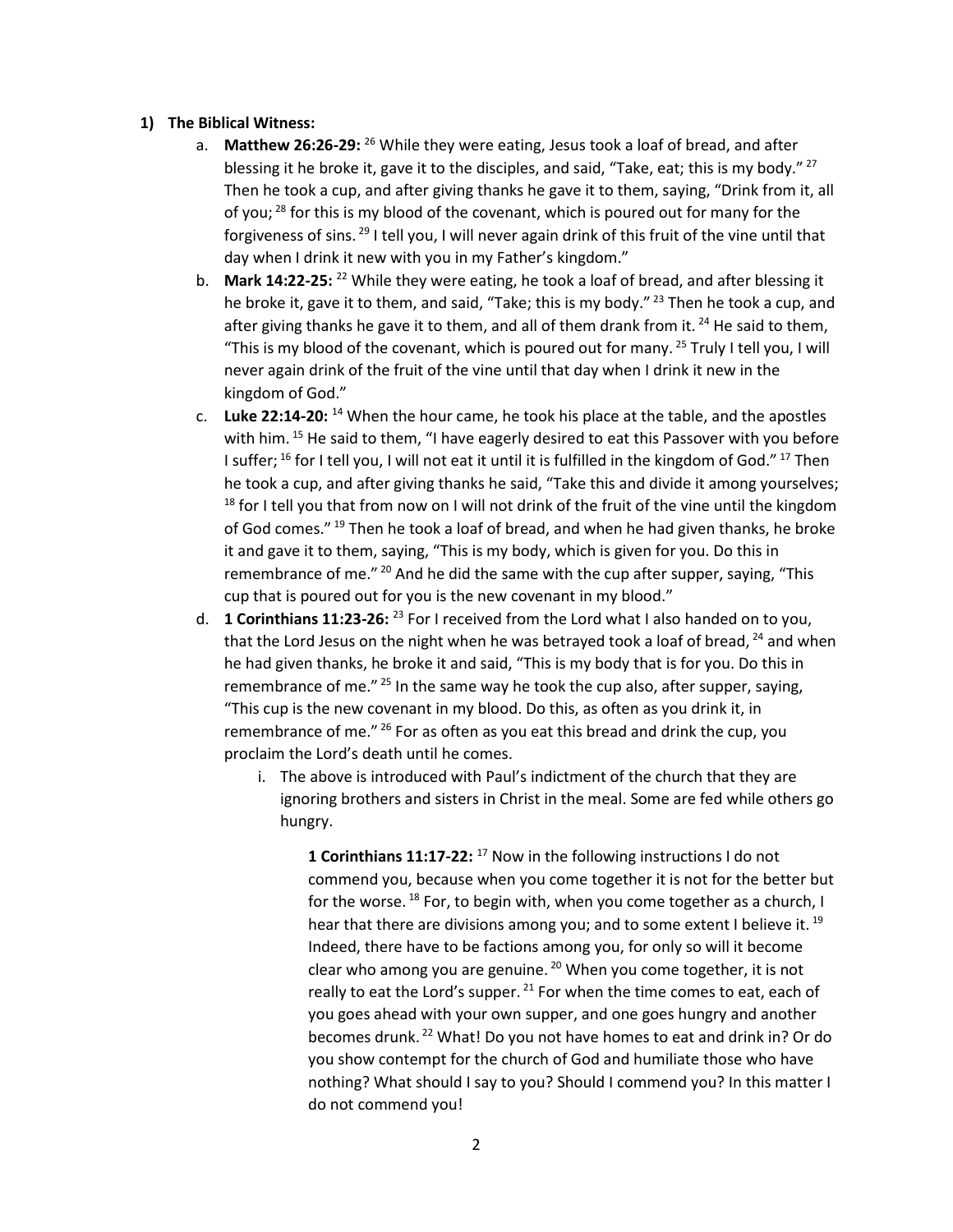ii. After sharing the Words of Institution, Paul continues with

**1 Corinthians 11:27-34b:** <sup>27</sup> Whoever, therefore, eats the bread or drinks the cup of the Lord in an unworthy manner will be answerable for the body and blood of the Lord.<sup>28</sup> Examine yourselves, and only then eat of the bread and drink of the cup.  $29$  For all who eat and drink without discerning the body, eat and drink judgment against themselves.<sup>30</sup> For this reason many of you are weak and ill, and some have died.<sup>31</sup> But if we judged ourselves, we would not be judged.  $32$  But when we are judged by the Lord, we are disciplined so that we may not be condemned along with the world.  $33$  So then, my brothers and sisters, when you come together to eat, wait for one another.<sup>34b</sup> If you are hungry, eat at home, so that when you come together, it will not be for your condemnation.

## **2) The Lutheran Confessions: The Large Catechism, The Sacrament of the Altar**

- a. [4] Here, too, we do not want to quarrel and dispute with those who despise and desecrate this sacrament. Instead, as in the case of baptism, we shall first learn what is of greatest importance, namely, that the chief thing is God's Word and ordinance or command. It was not dreamed up or invented by some mere human being but was instituted by Christ without anyone's counsel or deliberation. [5] Therefore, just as the Ten Commandments, the Lord's Prayer, and the Creed retain their nature and value even if you never keep, pray, or believe them, so also does this blessed sacrament remain unimpaired and inviolate even if we use and handle it unworthily. [6] Do you think God cares so much about our faith and conduct that he would permit them to affect his ordinance? No, all temporal things remain as God has created and ordered them, regardless of how we treat them. [7] This must always be emphasized, for thus we can thoroughly refute all the babbling of the seditious spirits who, contrary to the Word of God, regard the sacraments as something that we do. $<sup>1</sup>$ </sup>
- b. [8] Now, what is the Sacrament of the Altar? Answer: It is the true body and blood of the LORD Christ, in and under the bread and wine, which we Christians are commanded by Christ's word to eat and drink. [9] And just as we said of baptism that it is not mere water, so we say here, too, that the sacrament is bread and wine, but not mere bread and wine such as is served at the table. Rather, it is bread and wine set within God's Word and bound to it.<sup>2</sup>
- c. [10] It is the Word, I say, that makes this a sacrament and distinguishes it from ordinary bread and wine, so that it is called and truly is Christ's body and blood. For it is said, "Accedat verbum ad elementum et fit sacramentum," that is, "When

<sup>1</sup> Kolb, R., Wengert, T. J., & Arand, C. P. (2000). *[The Book of Concord: the confessions of the Evangelical](https://ref.ly/logosres/klbcncrd?ref=Page.p+467&off=1247&ctx=membrance+of+me.%E2%80%99%C2%A0%E2%80%9D%0a~%5b4%5d+Here%2c+too%2c+we+do)  [Lutheran Church](https://ref.ly/logosres/klbcncrd?ref=Page.p+467&off=1247&ctx=membrance+of+me.%E2%80%99%C2%A0%E2%80%9D%0a~%5b4%5d+Here%2c+too%2c+we+do)* (p. 467). Minneapolis, MN: Fortress Press.

<sup>2</sup> Kolb, R., Wengert, T. J., & Arand, C. P. (2000). *[The Book of Concord: the confessions of the Evangelical](https://ref.ly/logosres/klbcncrd?ref=Page.p+467&off=2313&ctx=mething+that+we+do.%0a~%5b8%5d+Now%2c+what+is+the)  [Lutheran Church](https://ref.ly/logosres/klbcncrd?ref=Page.p+467&off=2313&ctx=mething+that+we+do.%0a~%5b8%5d+Now%2c+what+is+the)* (p. 467). Minneapolis, MN: Fortress Press.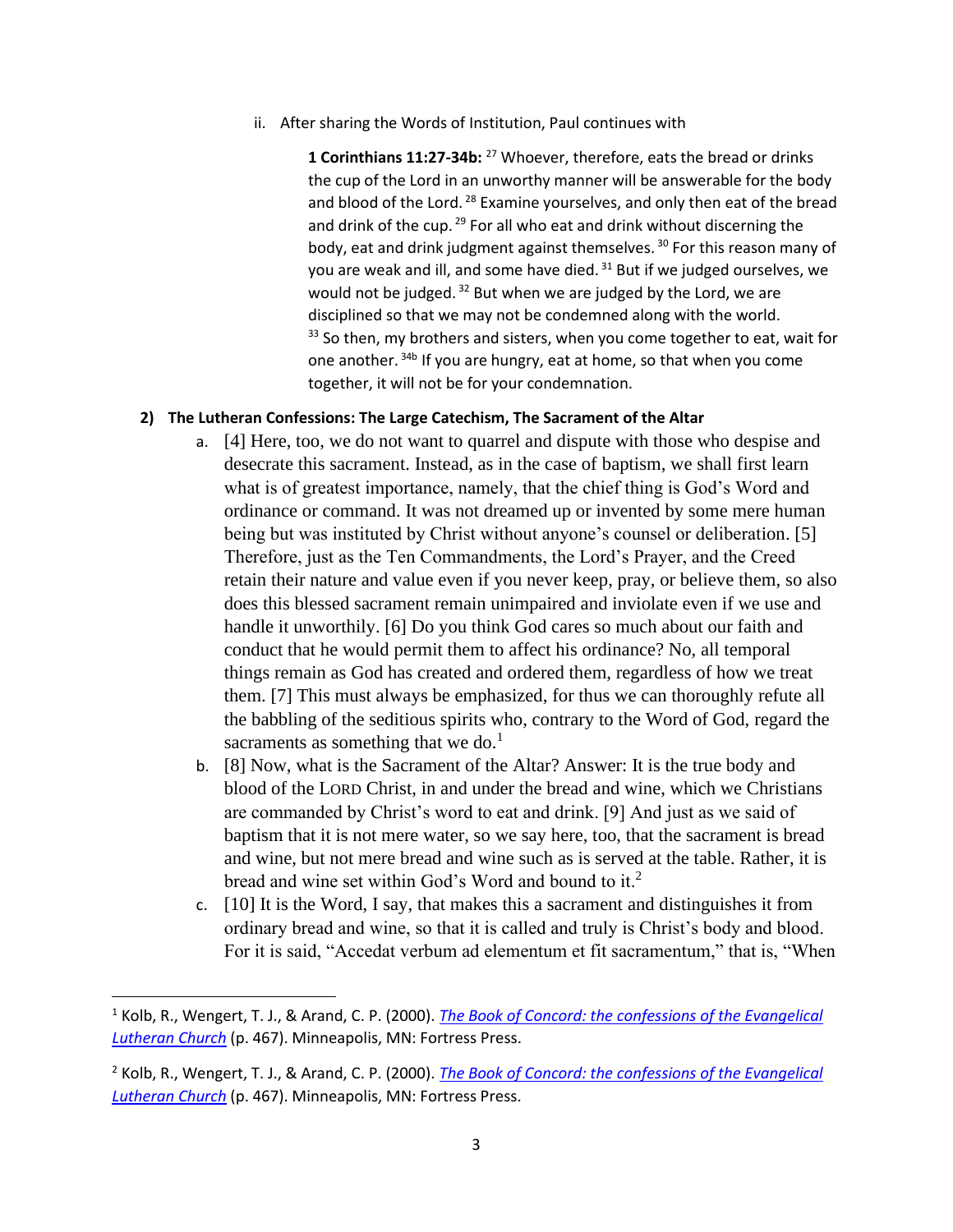the Word is joined to the external element, it becomes a sacrament." This saying of St. Augustine is so appropriate and well put that he could hardly have said anything better. The Word must make the element a sacrament; otherwise, it remains an ordinary element. [11] Now, this is not the word and ordinance of a prince or emperor, but of the divine Majesty at whose feet all creatures should kneel and confess that it is as he says, and they should accept it with all reverence, fear, and humility.<sup>3</sup>

- d. [12] With this Word you can strengthen your conscience and declare: "Let a hundred thousand devils, with all the fanatics, come forward and say, 'How can bread and wine be Christ's body and blood?' etc. Still I know that all the spirits and scholars put together have less wisdom than the divine Majesty has in his littlest finger. [13] Here is Christ's word: 'Take, eat, this is my body.' 'Drink of this, all of you, this is the New Testament in my blood,' etc. Here we shall take our stand and see who dares to instruct Christ and alter what he has spoken. [14] It is true, indeed, that if you take the Word away from the elements or view them apart from the Word, you have nothing but ordinary bread and wine. But if the words remain, as is right and necessary, then by virtue of them the elements are truly the body and blood of Christ. For as Christ's lips speak and say, so it is; he cannot lie or deceive."<sup>4</sup>
- e. [15] Hence it is easy to answer all kinds of questions that now trouble people—for example, whether even a wicked priest can administer the sacrament, and similar questions. [16] Our conclusion is: Even though a scoundrel receives or administers the sacrament, it is the true sacrament (that is, Christ's body and blood), just as truly as when one uses it most worthily. For it is not founded on human holiness but on the Word of God. As no saint on earth, yes, no angel in heaven can make bread and wine into Christ's body and blood, so likewise can no one change or alter the sacrament, even through misuse. [17] For the Word by which it was constituted a sacrament is not rendered false because of an individual's unworthiness or unbelief. Christ does not say, "If you believe or if you are worthy, you have my body and blood," but rather, "Take, eat and drink, this is my body and blood." Likewise, when he says, "Do this" (namely, what I now do, what I institute, what I give you and bid you take), [18] this is as much as to say, "No matter whether you are worthy or unworthy, you have here his body and blood by the power of these words that are connected to the bread and wine." Mark this and remember it well. [19] For upon these words rest our whole

<sup>3</sup> Kolb, R., Wengert, T. J., & Arand, C. P. (2000). *[The Book of Concord: the confessions of the Evangelical](https://ref.ly/logosres/klbcncrd?ref=Page.p+467&off=2767&ctx=rd+and+bound+to+it.%0a~%5b10%5d+It+is+the+Word%2c)  [Lutheran Church](https://ref.ly/logosres/klbcncrd?ref=Page.p+467&off=2767&ctx=rd+and+bound+to+it.%0a~%5b10%5d+It+is+the+Word%2c)* (pp. 467–468). Minneapolis, MN: Fortress Press.

<sup>4</sup> Kolb, R., Wengert, T. J., & Arand, C. P. (2000). *[The Book of Concord: the confessions of the Evangelical](https://ref.ly/logosres/klbcncrd?ref=Page.p+468&off=585)  [Lutheran Church](https://ref.ly/logosres/klbcncrd?ref=Page.p+468&off=585)* (p. 468). Minneapolis, MN: Fortress Press.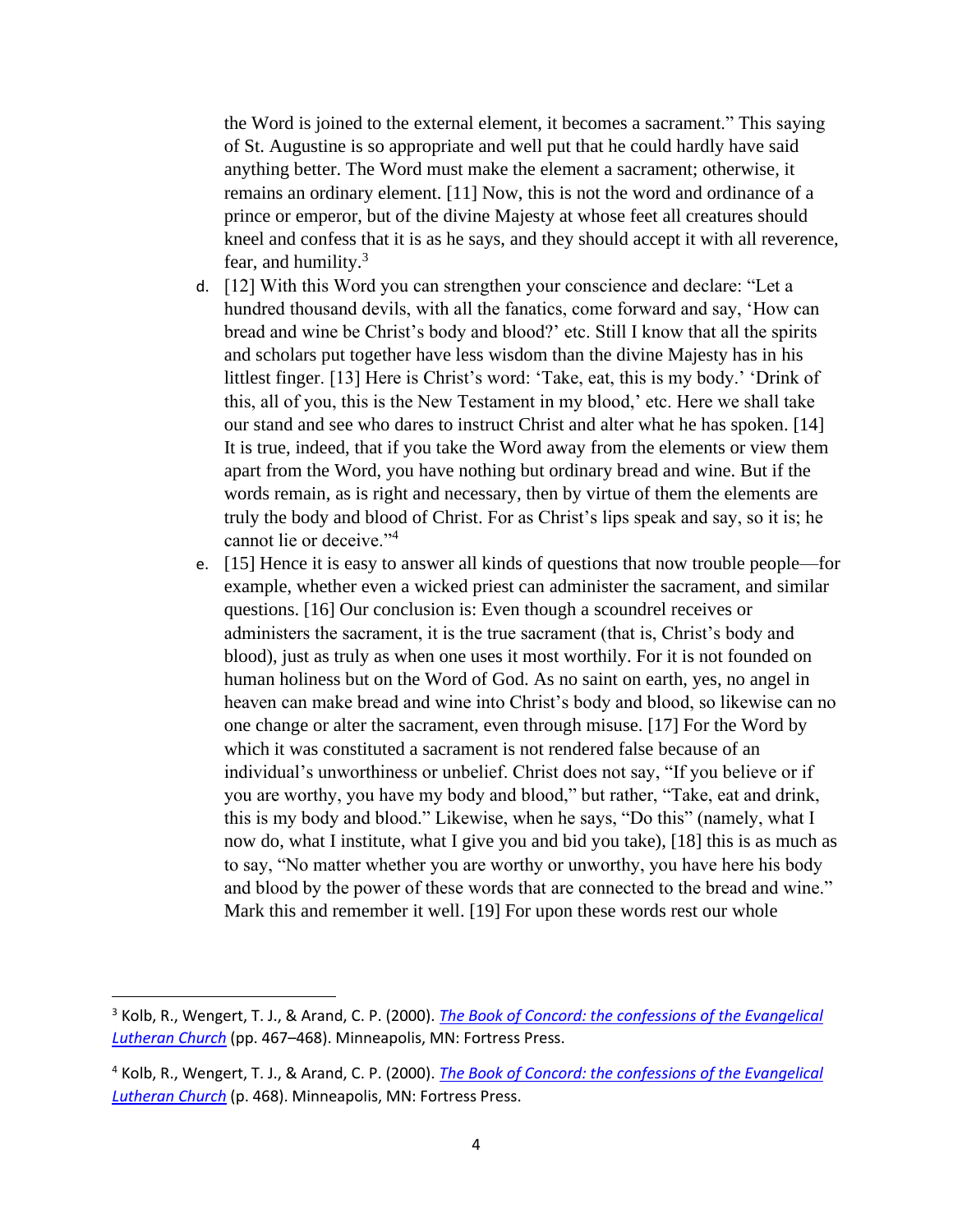argument, our protection and defense against all errors and deceptions that have ever arisen or may yet arise.<sup>5</sup>

- f. [61] People with such misgivings must learn that it is the highest art to realize that this sacrament does not depend upon our worthiness. For we are not baptized because we are worthy and holy, nor do we come to confession as if we were pure and without sin; on the contrary, we come as poor, miserable people, precisely because we are unworthy. The only exception would be the person who desires no grace and absolution and has no intention of improving.<sup>6</sup>
- **3) Luther's Works: Vol. 40, Church and Ministry II, Concerning the Ministry** While other volumes of Luther's Works speak in greater detail about Holy Communion (e.g., LW, Volumes 35, 36, and 37, Word and Sacrament I, II, and III), this volume deals with an emergency situation when the Bohemian followers of John Hus are not able to get ordained clergy from Rome.
	- a. Introduction by Conrad Bergendoff: How far Luther was prepared to go in discarding the time-honored organization of the church is seen in the letter to the Bohemian Christians. He had reason to believe that the followers of John Huss would join forces with himself, and give up a very questionable method of obtaining an ordained ministry. Luther envisioned the possibility of small groups of Christians obtaining a minister by selection from their own midst. Supporters of the most advanced type of congregationalism can find confirmation of their views in this letter. But it should be remembered that the situation in Bohemia was highly abnormal and that Luther's suggestion is confined to an emergency. He advocated no such solution for Germany. The statement does clearly prove that apostolic succession in the Roman sense, or the doctrine of an indelible character in ordination, meant nothing to Luther, and that there may be times when a small band of Christians must establish a ministry based on nothing but the right of a congregation to elect those who shall preach the Word to it. The foundation of the ministry is in the Word and in the sacrament of baptism, not in age-old traditions, or the vote of a majority.<sup>7</sup> We have already sufficiently made clear that herein we neither ought, should, nor would be bound by human traditions, however sacred and highly regarded, but clearly exercise our reason and Christian liberty, as it is written, "All things are yours, whether Peter or Paul, but you are Christ's" [1 Cor. 3:22, 23].<sup>8</sup>

<sup>5</sup> Kolb, R., Wengert, T. J., & Arand, C. P. (2000). *[The Book of Concord: the confessions of the Evangelical](https://ref.ly/logosres/klbcncrd?ref=Page.p+468&off=1660&ctx=ot+lie+or+deceive.%E2%80%9D%0a~%5b15%5d+Hence+it+is+eas)  [Lutheran Church](https://ref.ly/logosres/klbcncrd?ref=Page.p+468&off=1660&ctx=ot+lie+or+deceive.%E2%80%9D%0a~%5b15%5d+Hence+it+is+eas)* (p. 468). Minneapolis, MN: Fortress Press.

<sup>6</sup> Kolb, R., Wengert, T. J., & Arand, C. P. (2000). *[The Book of Concord: the confessions of the Evangelical](https://ref.ly/logosres/klbcncrd?ref=Page.p+473&off=1102&ctx=ir+flesh+and+blood.%0a~%5b61%5d+People+with+suc)  [Lutheran Church](https://ref.ly/logosres/klbcncrd?ref=Page.p+473&off=1102&ctx=ir+flesh+and+blood.%0a~%5b61%5d+People+with+suc)* (p. 473). Minneapolis, MN: Fortress Press.

<sup>7</sup> Luther, M. (1999). *[Luther's works, vol. 40: Church and Ministry II](https://ref.ly/logosres/lw40?ref=VolumePage.V+40%2c+p+x&off=917&ctx=work+of+the+Savior.%0a~How+far+Luther+was+p)*. (J. J. Pelikan, H. C. Oswald, & H. T. Lehmann, Eds.) (Vol. 40, p. x). Philadelphia: Fortress Press.

<sup>8</sup> Luther, M. (1999). *[Luther's works, vol. 40: Church and Ministry II](https://ref.ly/logosres/lw40?ref=VolumePage.V+40%2c+p+7&off=1606&ctx=one+in+this+matter.+~We+have+already+suff)*. (J. J. Pelikan, H. C. Oswald, & H. T. Lehmann, Eds.) (Vol. 40, pp. 7–8). Philadelphia: Fortress Press.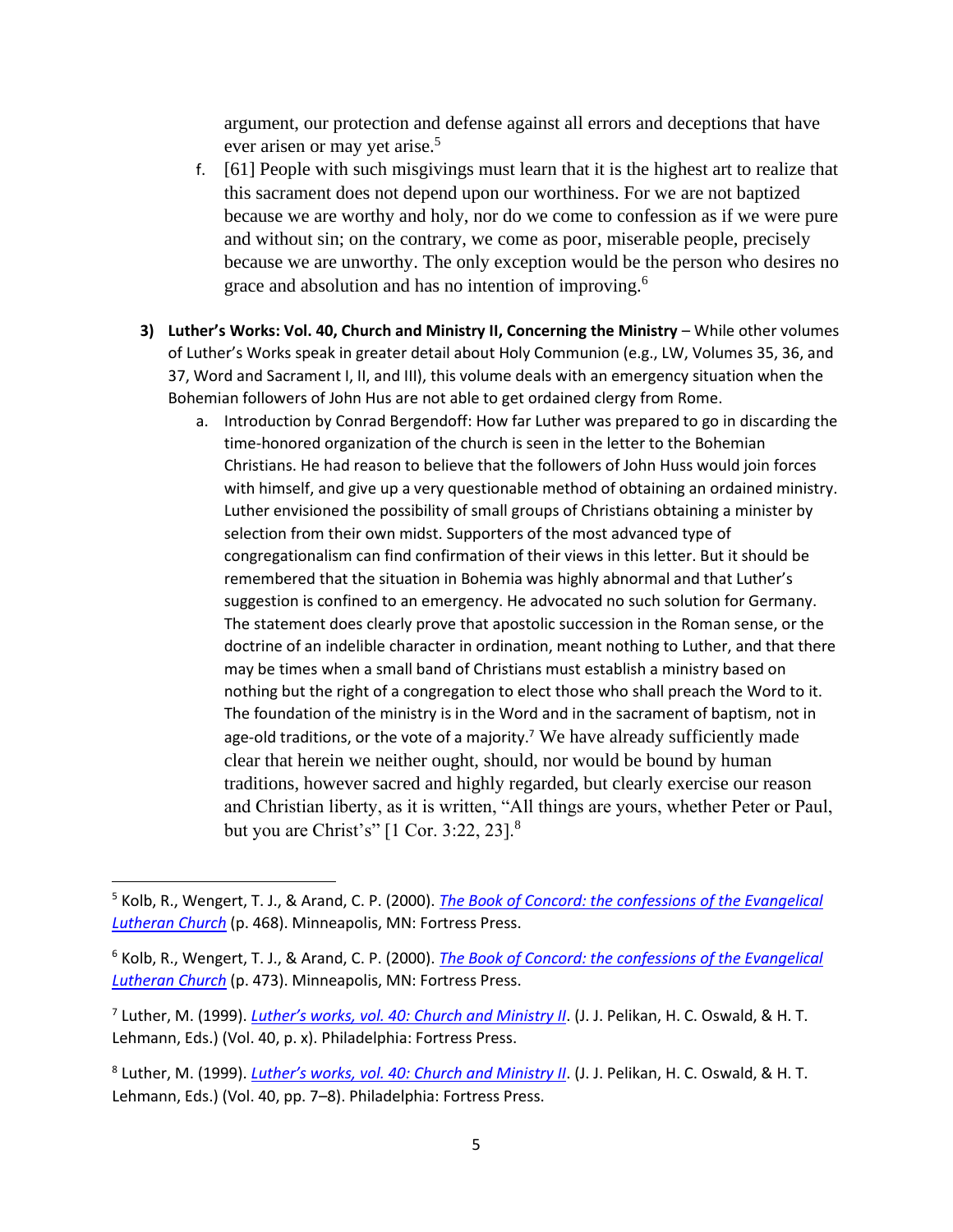- b. Clearly if misfortune and need are so great that they can secure ministers in no other way [than by subterfuge], I would confidently advise that you have no ministers at all. For it would be safer and more wholesome for the father of the household to read the gospel and, since the universal custom and use allows it to the laity, to baptize those who are born in his home, and so to govern himself and his according to the doctrine of Christ, even if throughout life they did not dare or could not receive the Eucharist. For the Eucharist is not so necessary that salvation depends on it. The gospel and baptism are sufficient, since faith alone justifies and love alone lives rightly.<sup>9</sup>
- c. The third function [of the office of ministry] is to consecrate or to administer the sacred bread and wine. Here those in the order of the shorn vaunt themselves and set themselves up as rulers of a power given neither to angels nor the virgin mother. Unmoved by their senselessness we hold that this function, too, like the priesthood, belongs to all, and this we assert, not on our own authority, but that of Christ who at the Last Supper said, "Do this in remembrance of me" [Luke 22:19; 1 Cor. 11:24].  $10$
- d. It is of the common rights of Christians that we have been speaking. For since we have proved all of these things to be the common property of all Christians, no one individual can arise by his own authority and arrogate to himself alone what belongs to all. Lay hold then of this right and exercise it, where there is no one else who has the same rights. But the community rights demand that one, or as many as the community chooses, shall be chosen or approved who, in the name of all with these rights, shall perform these functions publicly. Otherwise, there might be shameful confusion among the people of God, and a kind of Babylon in the church, where everything should be done in order, as the Apostle teaches [1 Cor. 14:40]. For it is one thing to exercise a right publicly; another to use it in time of emergency. Publicly one may not exercise a right without consent of the whole body or of the church. In time of emergency each may use it as he deems  $best.<sup>11</sup>$

# **4) The Use of the Means of Grace, A Statement on the Practice of Word & Sacrament, ELCA**

**a. COMMUNION PRACTICES REFLECT UNITY AND DIGNITY** (p. 49) Principle 45 Practices of distributing and receiving Holy Communion reflect the unity of the Body of Christ and the dignity and new life of the baptized. Application 45A The promise of Christ is spoken to each communicant by those distributing the Sacrament: "The Body of Christ given for you; " "The Blood of Christ

<sup>10</sup> Luther, M. (1999). *L[uther's works, vol. 40: Church and Ministry II](https://ref.ly/logosres/lw40?ref=VolumePage.V+40%2c+p+24&off=1073&ctx=+of+the+priesthood.%0a~The+third+function+i)*. (J. J. Pelikan, H. C. Oswald, & H. T. Lehmann, Eds.) (Vol. 40, p. 24). Philadelphia: Fortress Press.

<sup>11</sup> Luther, M. (1999). *[Luther's works, vol. 40: Church and Ministry II](https://ref.ly/logosres/lw40?ref=VolumePage.V+40%2c+p+34&off=205&ctx=n+a+pious+apostasy.%0a~It+is+of+the+common+)*. (J. J. Pelikan, H. C. Oswald, & H. T. Lehmann, Eds.) (Vol. 40, p. 34). Philadelphia: Fortress Press.

<sup>9</sup> Luther, M. (1999). *[Luther's works, vol. 40: Church and Ministry](https://ref.ly/logosres/lw40?ref=VolumePage.V+40%2c+p+9&off=1402&ctx=+of+these+monsters.+~Clearly+if+misfortun) II*. (J. J. Pelikan, H. C. Oswald, & H. T. Lehmann, Eds.) (Vol. 40, p. 9). Philadelphia: Fortress Press.